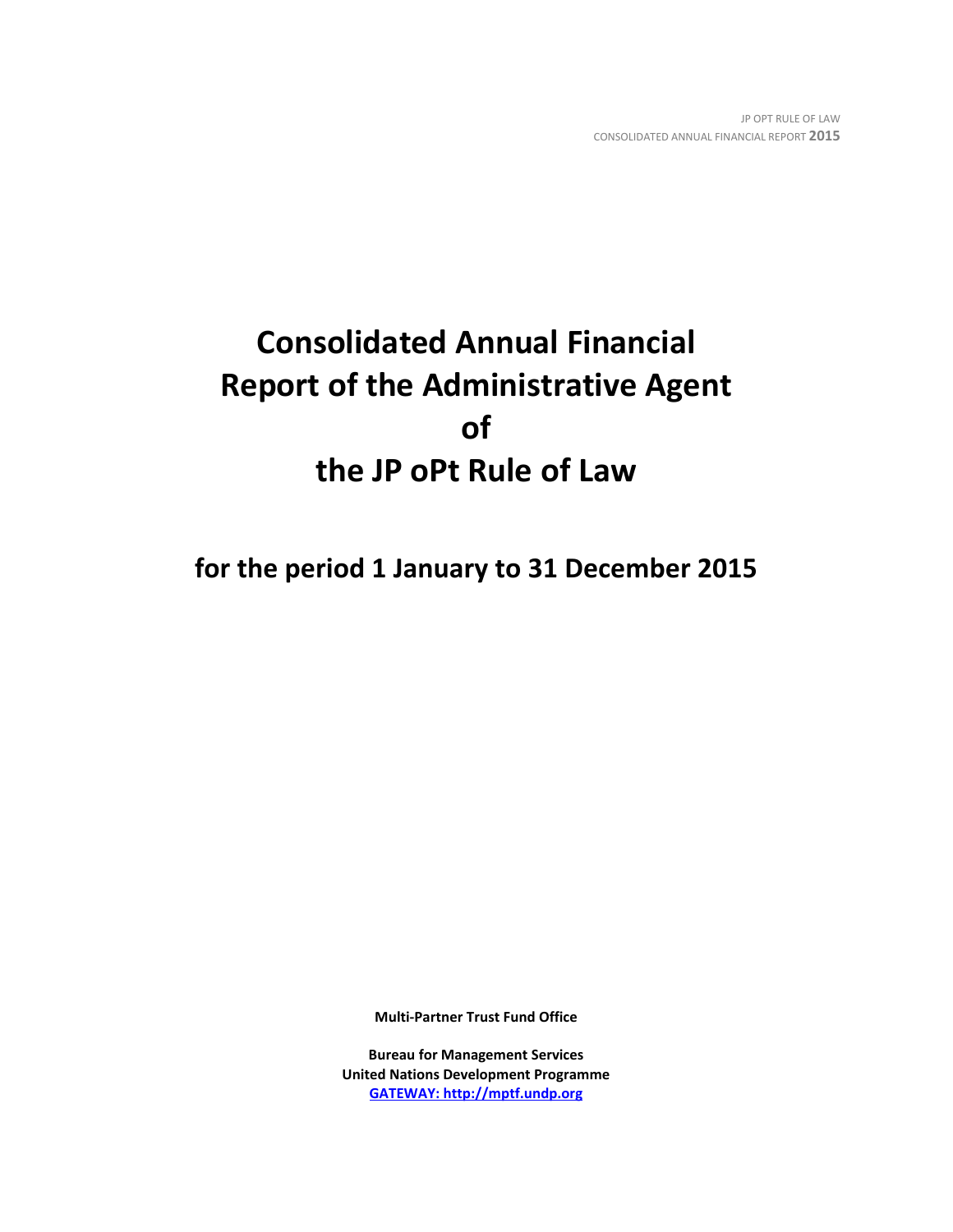#### **PARTICIPATING ORGANIZATIONS CONTRIBUTORS**



United Nations Development Programme



United Nations Entity for Gender Equality and the Empowerment of Women





**NEW DEPARTMENT FOR INTERNATIONAL** DEVELOPMENT (DFID)



NETHERLANDS, Government of



SWEDISH INTERNATIONAL DEVELOPMENT COOPERATION AGENCY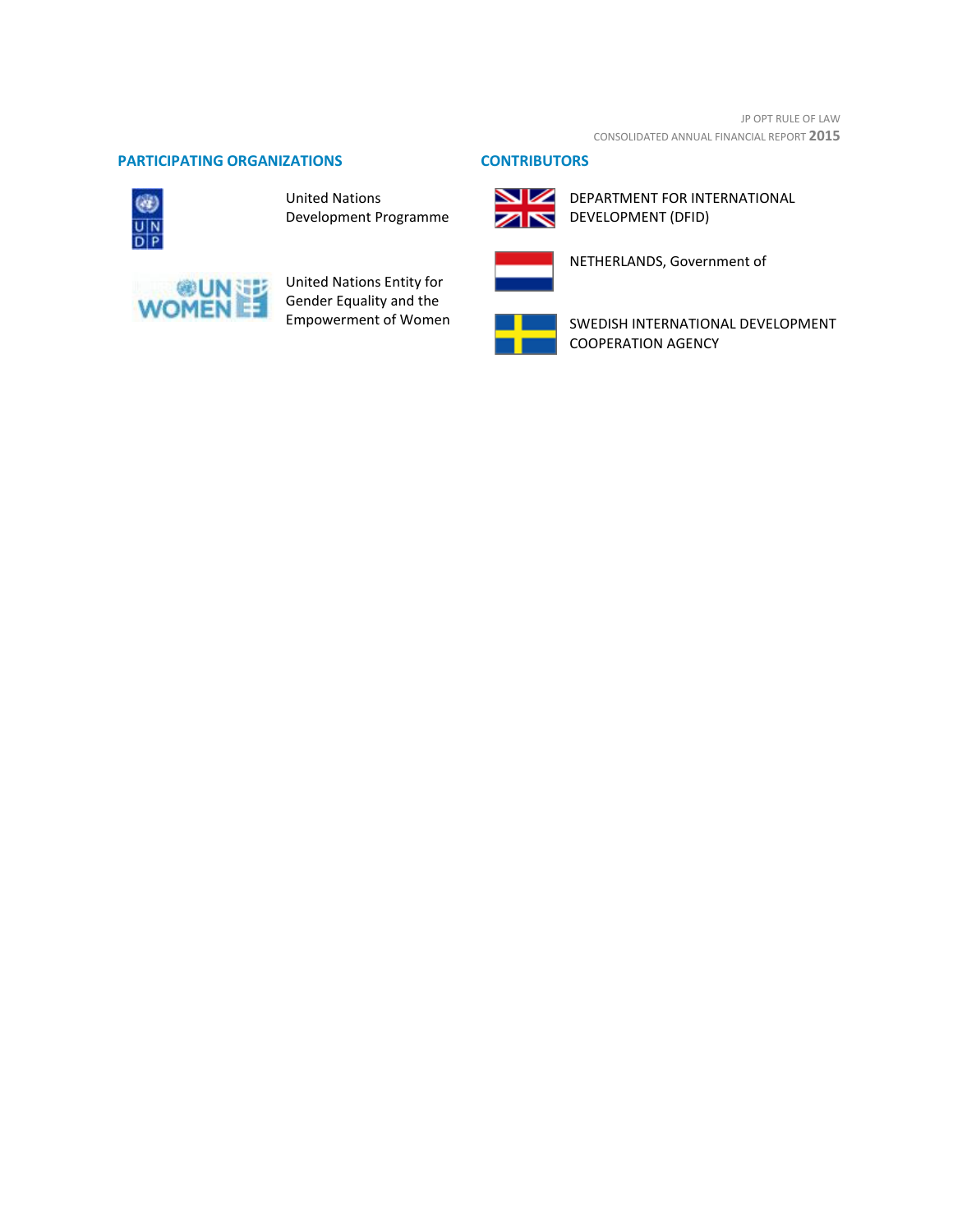#### **DEFINITIONS**

#### **Allocation**

Amount approved by the Steering Committee for a project/programme.

#### **Approved Project/Programme**

A project/programme including budget, etc., that is approved by the Steering Committee for fund allocation purposes.

#### **Contributor Commitment**

Amount(s) committed by a donor to a Fund in a signed Standard Administrative Arrangement with the UNDP Multi-Partner Trust Fund Office (MPTF Office), in its capacity as the Administrative Agent. A commitment may be paid or pending payment.

#### **Contributor Deposit**

Cash deposit received by the MPTF Office for the Fund from a contributor in accordance with a signed Standard Administrative Arrangement.

#### **Delivery Rate**

The percentage of funds that have been utilized, calculated by comparing expenditures reported by a Participating Organization against the 'net funded amount'.

#### **Indirect Support Costs**

A general cost that cannot be directly related to any particular programme or activity of the Participating Organizations. UNDG policy establishes a fixed indirect cost rate of 7% of programmable costs.

#### **Net Funded Amount**

Amount transferred to a Participating Organization less any refunds transferred back to the MPTF Office by a Participating Organization.

#### **Participating Organization**

A UN Organization or other inter-governmental Organization that is an implementing partner in a Fund, as represented by signing a Memorandum of Understanding (MOU) with the MPTF Office for a particular Fund.

#### **Project Expenditure**

The sum of expenses and/or expenditure reported by all Participating Organizations for a Fund irrespective of which basis of accounting each Participating Organization follows for donor reporting.

#### **Project Financial Closure**

A project or programme is considered financially closed when all financial obligations of an operationally completed project or programme have been settled, and no further financial charges may be incurred.

#### **Project Operational Closure**

A project or programme is considered operationally closed when all programmatic activities for which Participating Organization(s) received funding have been completed.

#### **Project Start Date**

Date of transfer of first instalment from the MPTF Office to the Participating Organization.

#### **Total Approved Budget**

This represents the cumulative amount of allocations approved by the Steering Committee.

#### **US Dollar Amount**

The financial data in the report is recorded in US Dollars and due to rounding off of numbers, the totals may not add up.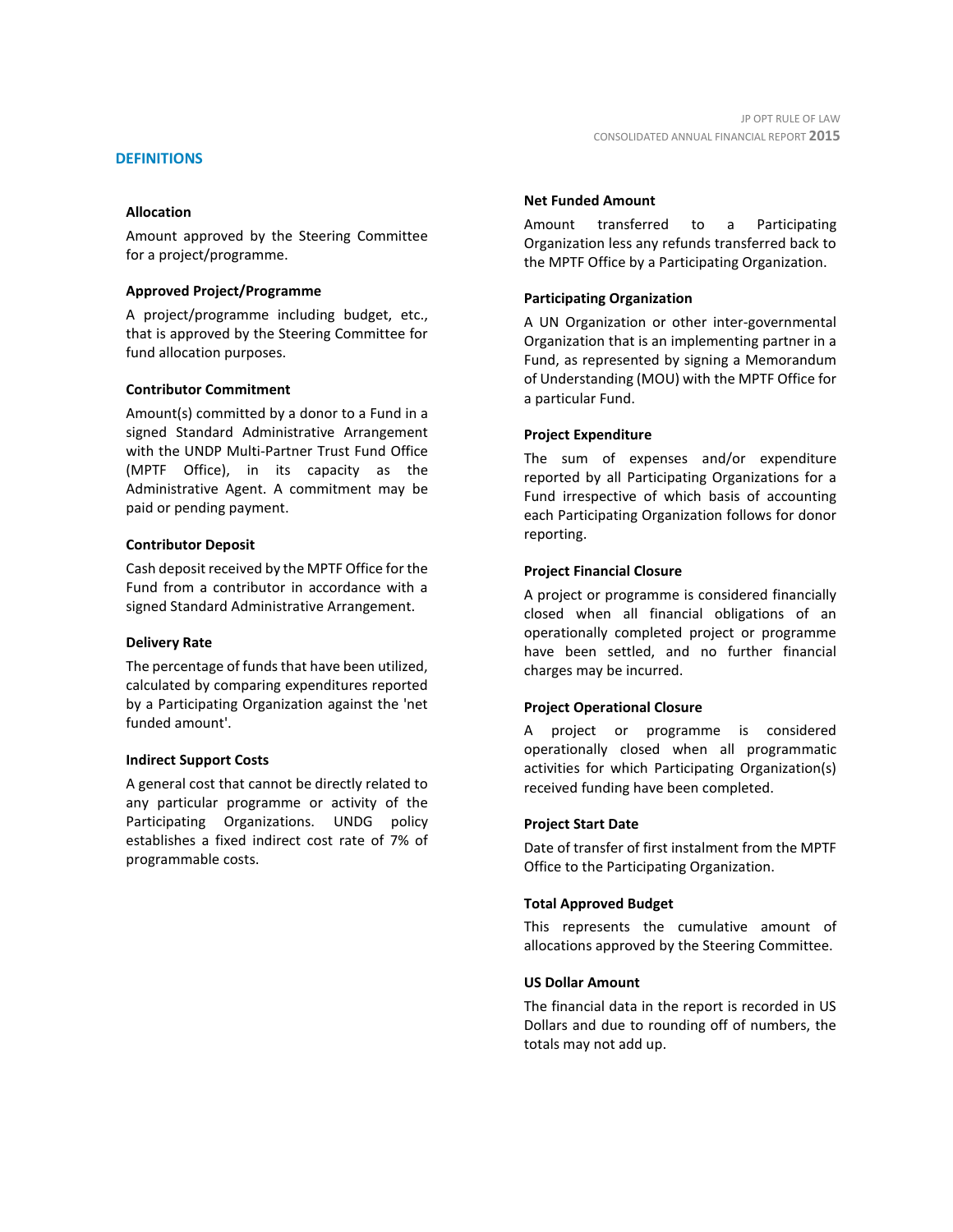#### **2015 FINANCIAL PERFORMANCE**

This chapter presents financial data and analysis of the JP oPt Rule of Law using the pass-through funding modality as of 31 December **2015**. Financial information for this Fund is also available on the MPTF Office GATEWAY, at the following address: [http://mptf.undp.org/factsheet/fund/JPS00.](http://mptf.undp.org/factsheet/fund/JPS00)

#### **1. SOURCES AND USES OF FUNDS**

As of 31 December **2015**, **3** contributors have deposited US\$ **13,284,840** in contributions and US\$ **6,936** has been earned in interest,

#### bringing the cumulative source of funds to US\$ **13,291,776.**

Of this amount, US\$ **10,673,014** has been transferred to **2** Participating Organizations, of which US\$ **9,604,377** has been reported as expenditure. The Administrative Agent fee has been charged at the approved rate of 1% on deposits and amounts to US\$ **132,848**. Table 1 provides an overview of the overall sources, uses, and balance of the JP oPt Rule of Law as of 31 December **2015**.

## **Annual 2014 Annual 2015 Cumulative Sources of Funds** Gross Contributions **6.891,173** 13,284,840 Fund Earned Interest and Investment Income 1,491 1,491 5,445 6,936 Interest Income received from Participating Organizations - - - Refunds by Administrative Agent to Contributors and the state of the state of the state of the state of the state of the state of the state of the state of the state of the state of the state of the state of the state of t Fund balance transferred to another MDTF Other Revenues - - - **Total: Sources of Funds 4,395,158 8,896,618 13,291,776 Use of Funds** Transfers to Participating Organizations 10.673,014 10,673,014 10,673,014 10,673,014 Refunds received from Participating Organizations **Net Funded Amount to Participating Organizations 3,259,145 7,413,869 10,673,014** Administrative Agent Fees **Administrative Agent Fees** 43,937 **88,912** 132,848 Direct Costs: (Steering Committee, Secretariat...etc.) Bank Charges  $\begin{array}{ccc} 63 & 77 \end{array}$ Other Expenditures **Total: Uses of Funds 3,303,096 7,502,843 10,805,940 Change in Fund cash balance with Administrative Agent 1,092,061 1,393,775 2,485,836** Opening Fund balance (1 January) and the set of the set of the set of the set of the set of the set of the set of the set of the set of the set of the set of the set of the set of the set of the set of the set of the set o **Closing Fund balance (31 December) 1,092,061 2,485,836 2,485,836** Net Funded Amount to Participating Organizations 1990 10,673,014 3,259,145 7,413,869 10,673,014 Participating Organizations' Expenditure 2,115,138 7,489,239 9,604,377 **Balance of Funds with Participating Organizations 1,068,637**

#### **Table 1. Financial Overview, as of 31 December 2015 (in US Dollars)**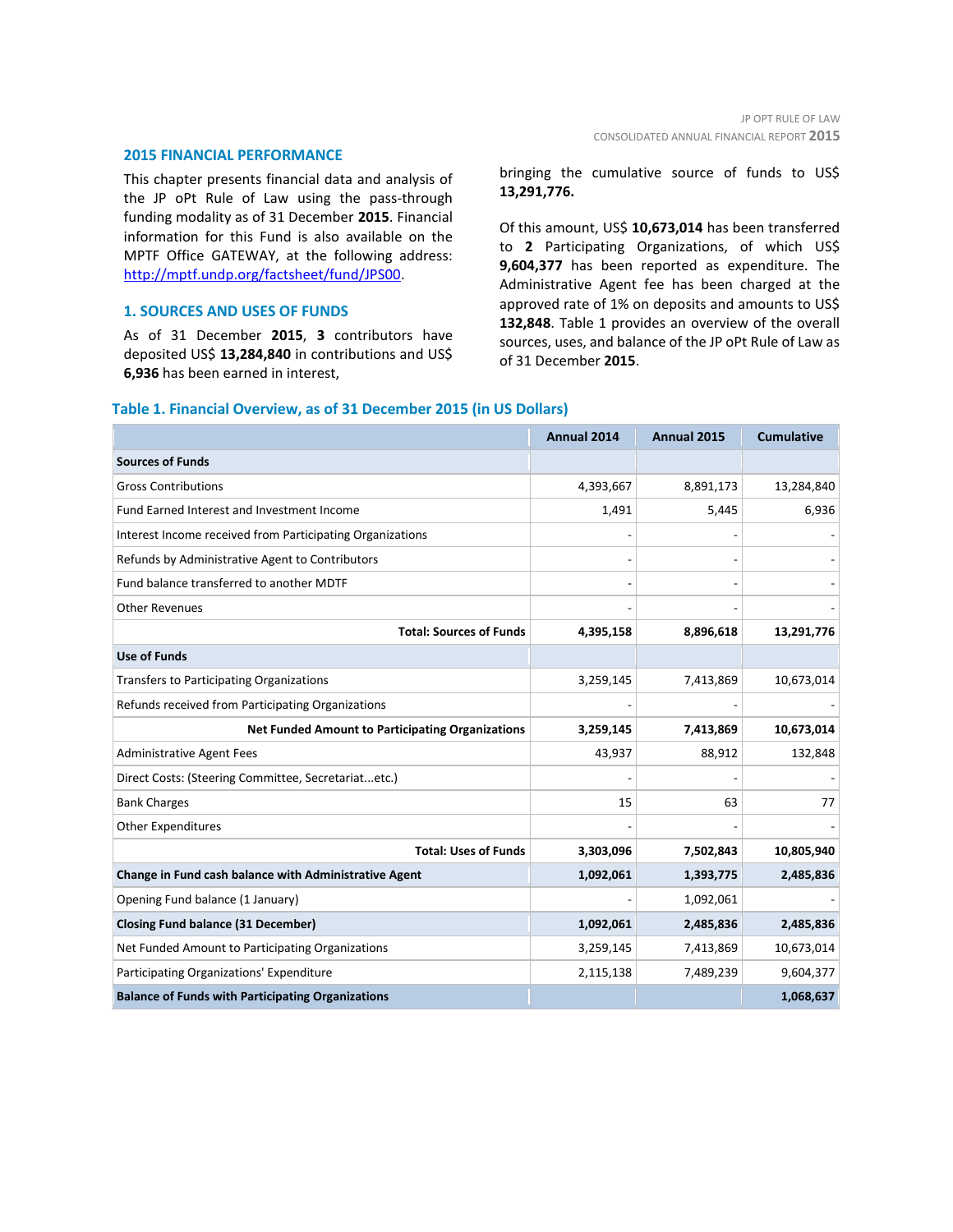## **2. PARTNER CONTRIBUTIONS**

Table 2 provides information on cumulative contributions received from all contributors to this Fund as of 31 December **2015**.

## **Table 2. Contributors' Deposits, as of 31 December 2015 (in US Dollars)**

| <b>Contributors</b>                     | <b>Prior Years</b><br>as of 31-Dec-2014 | <b>Current Year</b><br>Jan-Dec-2015 | Total      |
|-----------------------------------------|-----------------------------------------|-------------------------------------|------------|
| DEPARTMENT FOR INT'L DEVELOPMENT (DFID) |                                         | 3,670,045                           | 3,670,045  |
| NETHERLANDS, Government of              | 2,451,600                               | 3,375,000                           | 5,826,600  |
| SWEDISH INT'L DEVELOPMENT COOPERATION   | 1,942,067                               | 1,846,128                           | 3,788,195  |
| <b>Grand Total</b>                      | 4,393,667                               | 8,891,173                           | 13,284,840 |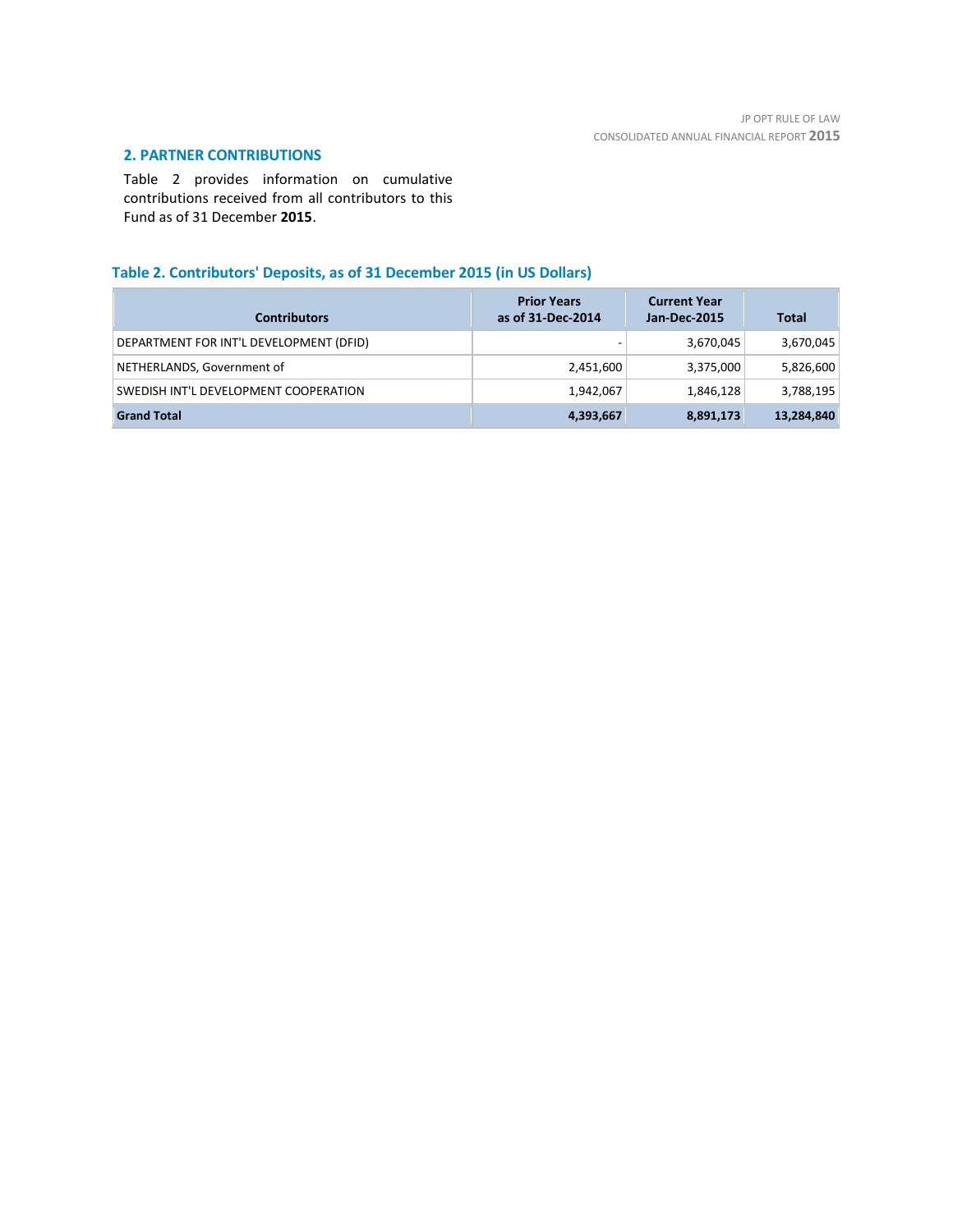#### **3. INTEREST EARNED**

Interest income is earned in two ways: 1) on the balance of funds held by the Administrative Agent ('Fund earned interest'), and 2) on the balance of funds held by the Participating Organizations ('Agency earned interest') where their Financial Regulations and Rules allow return of interest

to the AA. As of 31 December **2015**, Fund earned interest amounts to US\$ **6,936** and interest received from Participating Organizations amounts to US\$ **-**, bringing the cumulative interest received to US\$ **6,936**. Details are provided in the table below.

#### **Table 3. Sources of Interest and Investment Income, as of 31 December 2015 (in US Dollars)**

| <b>Interest Earned</b>                     | <b>Prior Years</b><br>as of 31-Dec-2014 | <b>Current Year</b><br>Jan-Dec-2015 | <b>Total</b> |
|--------------------------------------------|-----------------------------------------|-------------------------------------|--------------|
| <b>Administrative Agent</b>                |                                         |                                     |              |
| Fund Earned Interest and Investment Income | 1,491                                   | 5,445                               | 6,936        |
| <b>Total: Fund Earned Interest</b>         | 1,491                                   | 5,445                               | 6,936        |
| <b>Participating Organization</b>          |                                         |                                     |              |
| <b>Total: Agency earned interest</b>       |                                         |                                     |              |
| <b>Grand Total</b>                         | 1,491                                   | 5,445                               | 6,936        |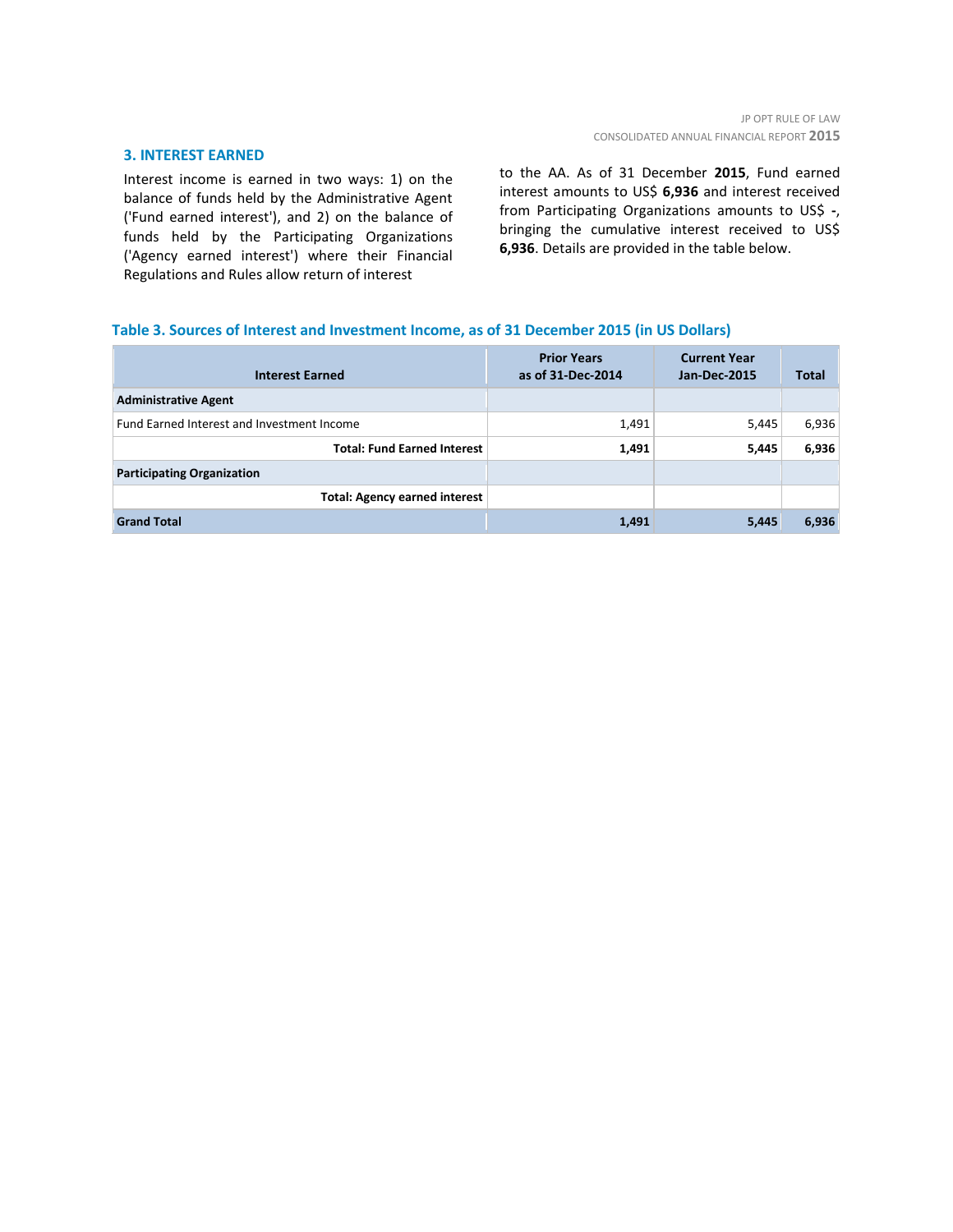#### **4. TRANSFER OF FUNDS**

Allocations to Participating Organizations are approved by the Steering Committee and disbursed by the Administrative Agent. As of 31 December **2015**, the AA has transferred US\$ **10,673,014** to **2** Participating Organizations (see list below).

Table 4 provides additional information on the refunds received by the MPTF Office, and the net funded amount for each of the Participating Organizations.

## **Table 4. Transfer, Refund, and Net Funded Amount by Participating Organization, as of 31 December 2015 (in US Dollars)**

| Participating      | Prior Years as of 31-Dec-2014 |                | <b>Current Year Jan-Dec-2015</b> |                  |                | Total             |                  |                |                   |
|--------------------|-------------------------------|----------------|----------------------------------|------------------|----------------|-------------------|------------------|----------------|-------------------|
| Organization       | <b>Transfers</b>              | <b>Refunds</b> | <b>Net Funded</b>                | <b>Transfers</b> | <b>Refunds</b> | <b>Net Funded</b> | <b>Transfers</b> | <b>Refunds</b> | <b>Net Funded</b> |
| <b>UNDP</b>        | 2,874,618                     |                | 2,874,618                        | 5,663,795        |                | 5,663,795         | 8,538,413        |                | 8,538,413         |
| <b>UNWOMEN</b>     | 384.527                       |                | 384,527                          | 1,750,074        |                | 1,750,074         | 2,134,601        |                | 2,134,601         |
| <b>Grand Total</b> | 3,259,145                     |                | 3,259,145                        | 7,413,869        |                | 7,413,869         | 10,673,014       |                | 10,673,014        |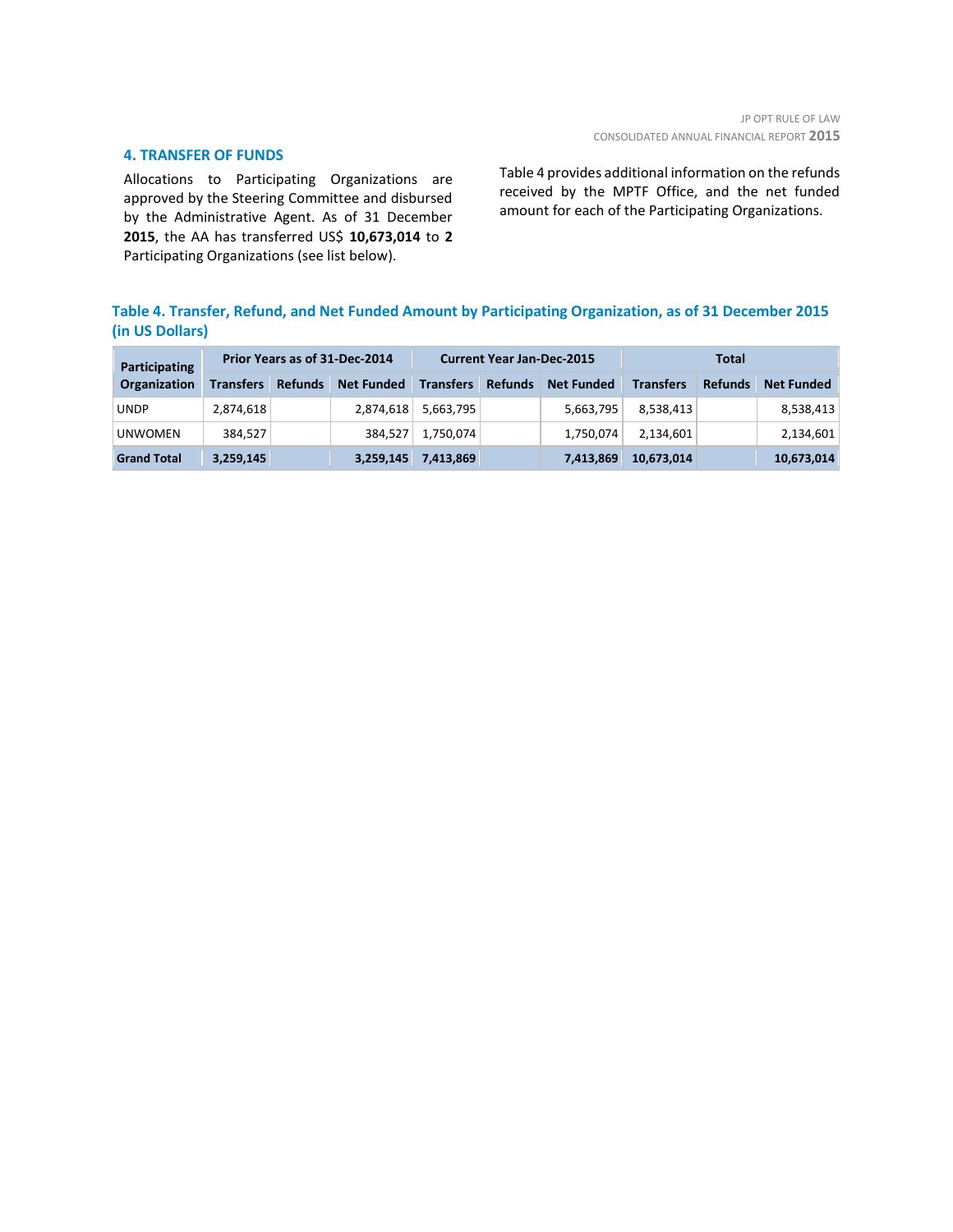#### JP OPT RULE OF LAW

CONSOLIDATED ANNUAL FINANCIAL REPORT **2015**

## **5. EXPENDITURE AND FINANCIAL DELIVERY RATES**

All final expenditures reported for the year **2015** were submitted by the Headquarters of the Participating Organizations. These were consolidated by the MPTF Office.

## **5.1 EXPENDITURE REPORTED BY PARTICIPATING ORGANIZATION**

As shown in table below, the cumulative net funded amount is US\$ **10,673,014** and cumulative expenditures reported by the Participating Organizations amount to US\$ **9,604,377**. This equates to an overall Fund expenditure delivery rate of **90** percent.

## **Table 5. Net Funded Amount, Reported Expenditure, and Financial Delivery by Participating Organization, as of 31 December 2015 (in US Dollars)**

|                                      |                           |                                    | <b>Expenditure</b>                      |                                            |                   |                           |  |
|--------------------------------------|---------------------------|------------------------------------|-----------------------------------------|--------------------------------------------|-------------------|---------------------------|--|
| Participating<br><b>Organization</b> | Approved<br><b>Amount</b> | <b>Net Funded</b><br><b>Amount</b> | <b>Prior Years</b><br>as of 31-Dec-2014 | <b>Current Year</b><br><b>Jan-Dec-2015</b> | <b>Cumulative</b> | <b>Delivery Rate</b><br>% |  |
| <b>UNDP</b>                          | 8,538,413                 | 8,538,413                          | 1,983,174                               | 6,194,319                                  | 8,177,493         | 95.77                     |  |
| <b>UNWOMEN</b>                       | 2,134,601                 | 2,134,601                          | 131.964                                 | 1,294,920                                  | 1,426,884         | 66.85                     |  |
| <b>Grand Total</b>                   | 10,673,014                | 10,673,014                         | 2,115,138                               | 7,489,239                                  | 9,604,377         | 89.99                     |  |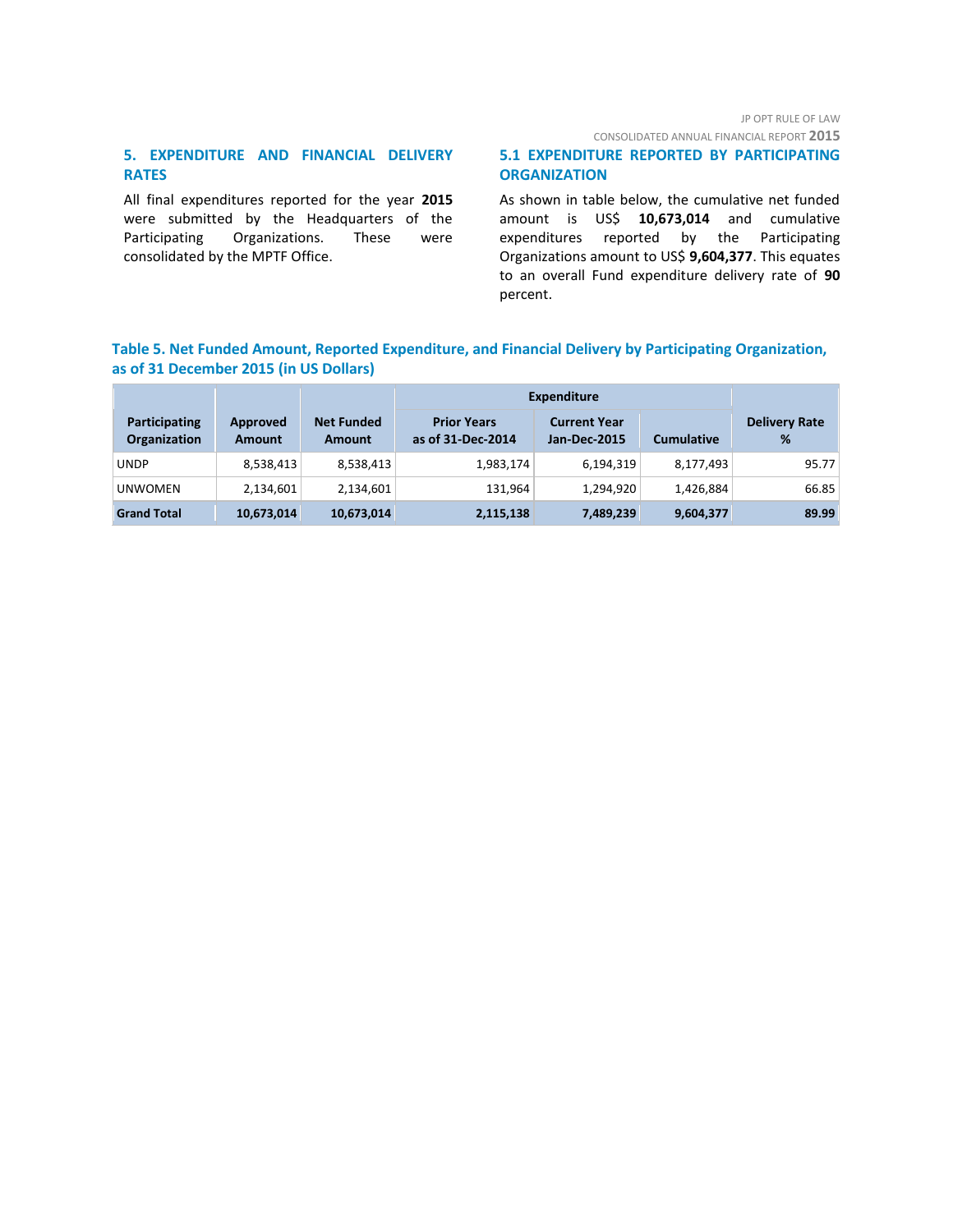#### **5.4 EXPENDITURE REPORTED BY CATEGORY**

Project expenditures are incurred and monitored by each Participating Organization and are reported as per the agreed categories for inter-agency harmonized reporting. In 2006 the UN Development Group (UNDG) established six categories against which UN entities must report inter-agency project expenditures. Effective 1 January 2012, the UN Chief Executive Board (CEB) modified these categories as a result of IPSAS adoption to comprise eight categories. All expenditure incurred prior to 1 January 2012 have been reported in the old categories; post 1 January 2012 all expenditure are reported in the new eight categories. The old and new categories are noted to the right.

Table 6 reflects expenditure reported in the UNDG expense categories. Where the Fund has been operational pre and post 1 January 2012, the expenditures are reported using both categories. Where a Fund became operational post 1 January 2012, only the new categories are used.

#### **2012 CEB Expense Categories**

- 1. Staff and personnel costs
- 2. Supplies, commodities and materials
- 3. Equipment, vehicles, furniture and depreciation
- 4. Contractual services
- 5. Travel
- 6. Transfers and grants
- 7. General operating expenses
- 8. Indirect costs

\_\_\_\_\_\_\_\_\_\_\_\_\_\_\_\_\_\_\_\_\_\_

#### **2006 UNDG Expense Categories**

- 1. Supplies, commodities, equipment & transport
- 2. Personnel
- 3. Training counterparts
- 4. Contracts
- 5. Other direct costs
- 6. Indirect costs

#### **Table 6. Expenditure by UNDG Budget Category, as of 31 December 2015 (in US Dollars)**

|                                                       | <b>Expenditure</b>                      |                                            |                          |                                                     |
|-------------------------------------------------------|-----------------------------------------|--------------------------------------------|--------------------------|-----------------------------------------------------|
| Category                                              | <b>Prior Years</b><br>as of 31-Dec-2014 | <b>Current Year</b><br><b>Jan-Dec-2015</b> | <b>Total</b>             | <b>Percentage of Total</b><br><b>Programme Cost</b> |
| Supplies, Commodities, Equipment and Transport (Old)  |                                         | $\overline{\phantom{a}}$                   | $\overline{\phantom{a}}$ |                                                     |
| Personnel (Old)                                       |                                         | $\overline{\phantom{0}}$                   |                          |                                                     |
| Training of Counterparts(Old)                         |                                         |                                            |                          |                                                     |
| Contracts (Old)                                       |                                         |                                            |                          |                                                     |
| Other direct costs (Old)                              |                                         |                                            |                          |                                                     |
| Staff and Personnel Cost (New)                        | 195,031                                 | 972,802                                    | 1,167,834                | 13.08                                               |
| Supplies, Commodities and Materials (New)             | 3,942                                   | 33,556                                     | 37,498                   | 0.42                                                |
| Equipment, Vehicles, Furniture and Depreciation (New) | 25,695                                  | 42,906                                     | 68,601                   | 0.77                                                |
| Contractual Services (New)                            | 864,995                                 | 3,488,600                                  | 4,353,595                | 48.75                                               |
| Travel (New)                                          | 27,440                                  | 87,848                                     | 115,289                  | 1.29                                                |
| Transfers and Grants (New)                            | 571,751                                 | 1,843,634                                  | 2,415,384                | 27.05                                               |
| <b>General Operating (New)</b>                        | 271,327                                 | 500,158                                    | 771,486                  | 8.64                                                |
| <b>Programme Costs Total</b>                          | 1,960,182                               | 6,969,505                                  | 8,929,687                | 100.00                                              |
| <sup>1</sup> Indirect Support Costs Total             | 154,956                                 | 519,734                                    | 674,690                  | 7.56                                                |
| <b>Total</b>                                          | 2,115,138                               | 7,489,239                                  | 9,604,377                |                                                     |

**1 Indirect Support Costs** charged by Participating Organization, based on their financial regulations, can be deducted upfront or at a later stage during implementation. The percentage may therefore appear to exceed the 7% agreed-upon for on-going projects. Once projects are financially closed, this number is not to exceed 7%.